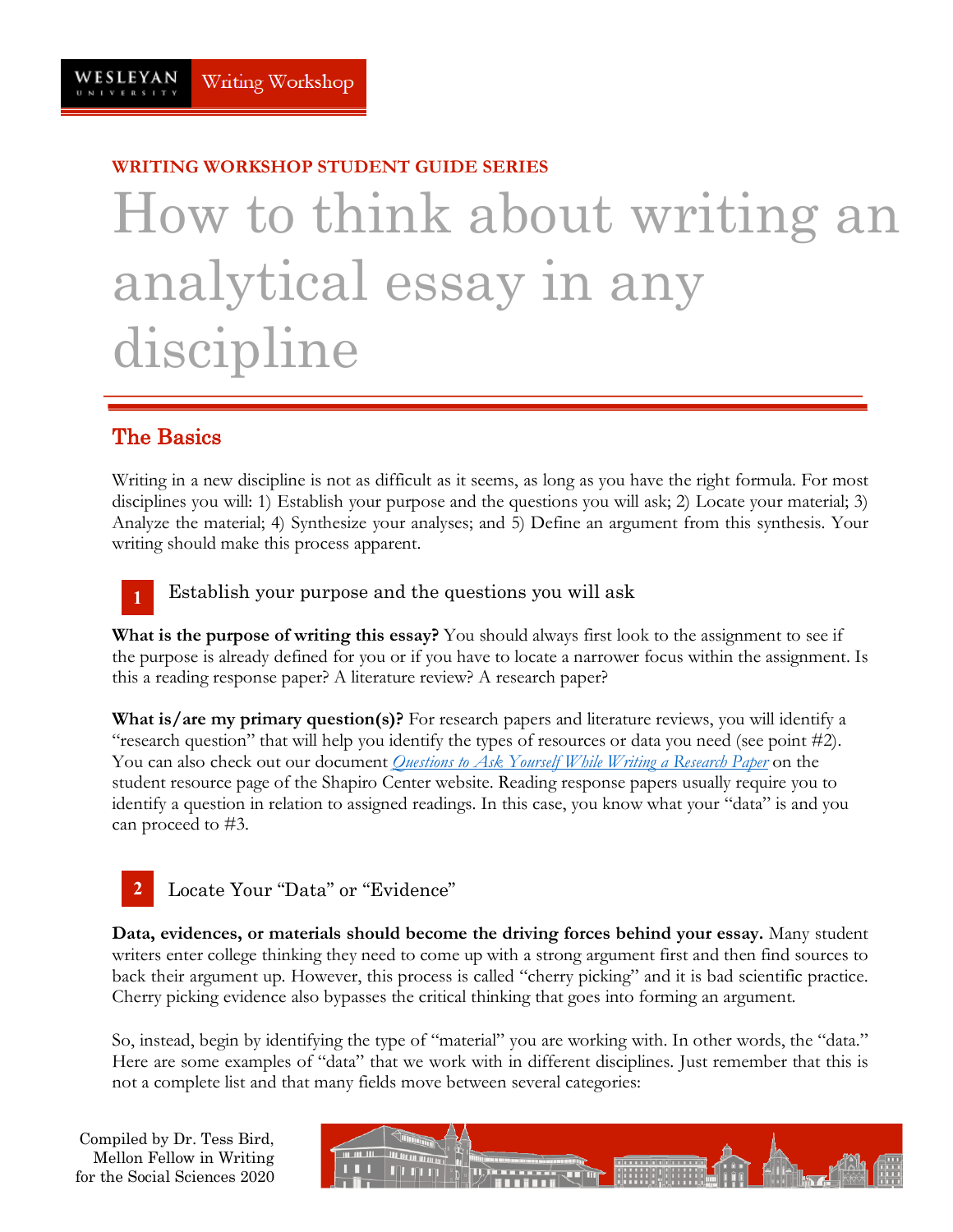|                                                   | Literature and<br>the Arts                                       | Archival or<br>Documentary<br>Fields (e.g. history,<br>law, politics,<br>archaeology) | Qualitative<br>Data Fields<br>(e.g. social<br>anthropology)              | <b>Qualitative and</b><br><b>Quantitative Hybrid</b><br>Fields (e.g. psychology,<br>sociology, economics) | Hard Sciences and<br><b>Other Quantitative</b><br>Fields                                              |
|---------------------------------------------------|------------------------------------------------------------------|---------------------------------------------------------------------------------------|--------------------------------------------------------------------------|-----------------------------------------------------------------------------------------------------------|-------------------------------------------------------------------------------------------------------|
| Primary<br><b>Sources</b>                         | Novels, poems,<br>and essays;<br>music; artworks;<br>performance | Archives; historical<br>documents; legal<br>documents                                 | Fieldwork;<br>participant<br>observation;<br>interviews                  | Qualitative and<br>quantitative studies,<br>including experimental<br>studies and field studies           | Lab and other<br>experiments; field<br>studies; case studies                                          |
| Secondary<br><b>Sources</b>                       | Theoretical<br>texts: books and<br>journal articles              | Theoretical texts or<br>published studies:<br>books and journal<br>articles           | Published<br>studies: books<br>and journal<br>articles;<br>ethnographies | Published studies: books<br>and journal articles                                                          | Published studies:<br>case studies, meta-<br>analyses, consensus<br>papers; conference<br>proceedings |
| Original<br>Research<br>(conducted<br>by student) | Archival<br>research;<br>creative<br>processes                   | Archival research;<br>document review;<br>interviews;<br>fieldwork; replication       | Fieldwork;<br>interviews;<br>observation                                 | Experimental study;<br>interviews; fieldwork;<br>observation                                              | Lab or other<br>experiments;<br>fieldwork                                                             |



# Analyze the Material

Next, begin your thinking process by **analyzing the materials.** Ask yourself these key questions:

- What is the core argument that the authors are making and what do they conclude? Depending on the discipline, this may include considering the hypothesis, methodology, results, theoretical framework, or the authors' purpose.
- What kind of data back up the conclusion(s)? (Refer to the chart above.)
- What theoretical concepts are incorporated into the material?
- Are there any gaps or faults in the argument, methodology, or findings?
- What questions does the material bring up for you?
- Synthesize your Analyses **4**

After analyzing each of the materials you are working with, you can begin to **synthesize the materials as a whole.** See if you can see any common themes that emerge within the materials.

- Are the authors reaching similar conclusions?
- Where do the authors disagree?
- Are there any major gaps between the readings that require more research?
- Can you reach any conclusions about the topic at hand based on your analysis of these works?
- What further theoretical frameworks might you want to bring into the conversation?
- Try making a concept map to help you.